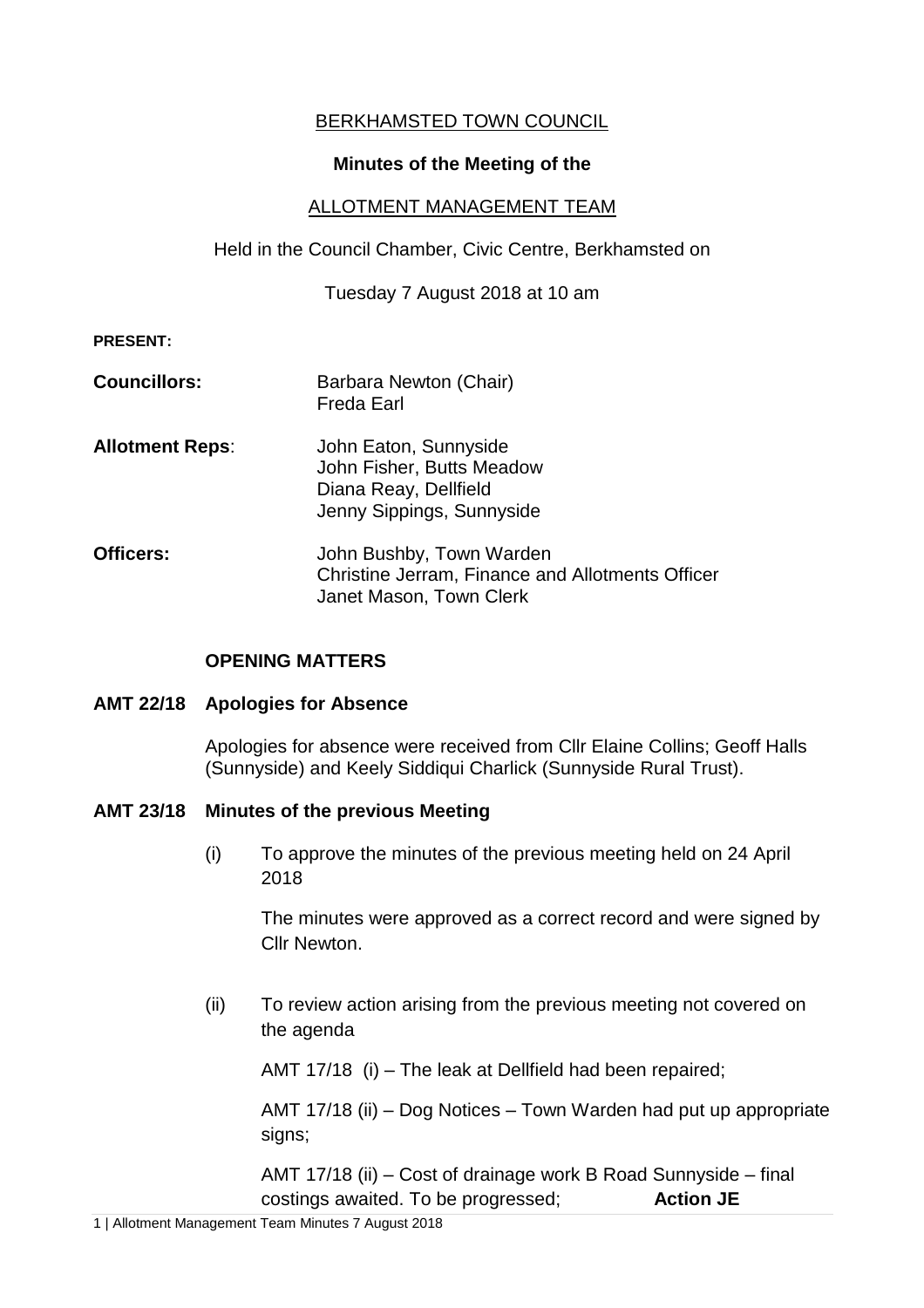AMT 17/18 (ii) – Notices/logos – will be reviewed once Town Council staffing levels settle; **Action Town Council**

AMT 18/18 (i) – Sunnyside Rural Trust defibrillator – In Keely's absence Janet reported that the Town Council's F & P Committee had approved a grant of £1,060.08 to the Trust to allow it to buy an outdoor cabinet for the defibrillator allowing access for allotment holders and others. Last time Janet had spoken to Keely the cabinet had been installed and she was waiting for it to be registered with the ambulance service. Janet would find out if this had yet occurred. Additionally, AMT members asked if a familiarisation session could be held for those interested. It was agreed that although the device was intended for use without the need for training, a short presentation on how it works would boost people's confidence in the event that it had to be deployed. **Action Janet/Keely**

#### **AMT 24/18 Chairman's Communications**

None.

## **AMT 25/18 Public Participation**

No members of the public were present.

#### **FINANCE MATTERS**

#### **AMT 26/18 Income and Expenditure Report**

(i) To consider the allotment income and expenditure at 30 June 2018

The report had been circulated with the agenda and was discussed. It was noted that the allotment reserves stood at £14,404. The proportion of a allotment holders holding water licences was considered. At Butts Meadows JF said about 2/3 of plot holders paid for use of a licence; DR reported that at Dellfield 16 out of 52 paid for a licence; at Sunnyside it was around a 1/3.

It was noted for information that the Sunnyside Rural Trust lease was due for renewal in 2019 and this would be discussed between the Town Council and the Board of Trustees.

It was also noted that preparation of GDPR policies were nearing completion and that Janet had a further meeting scheduled with the Town Council's consultant later in the month.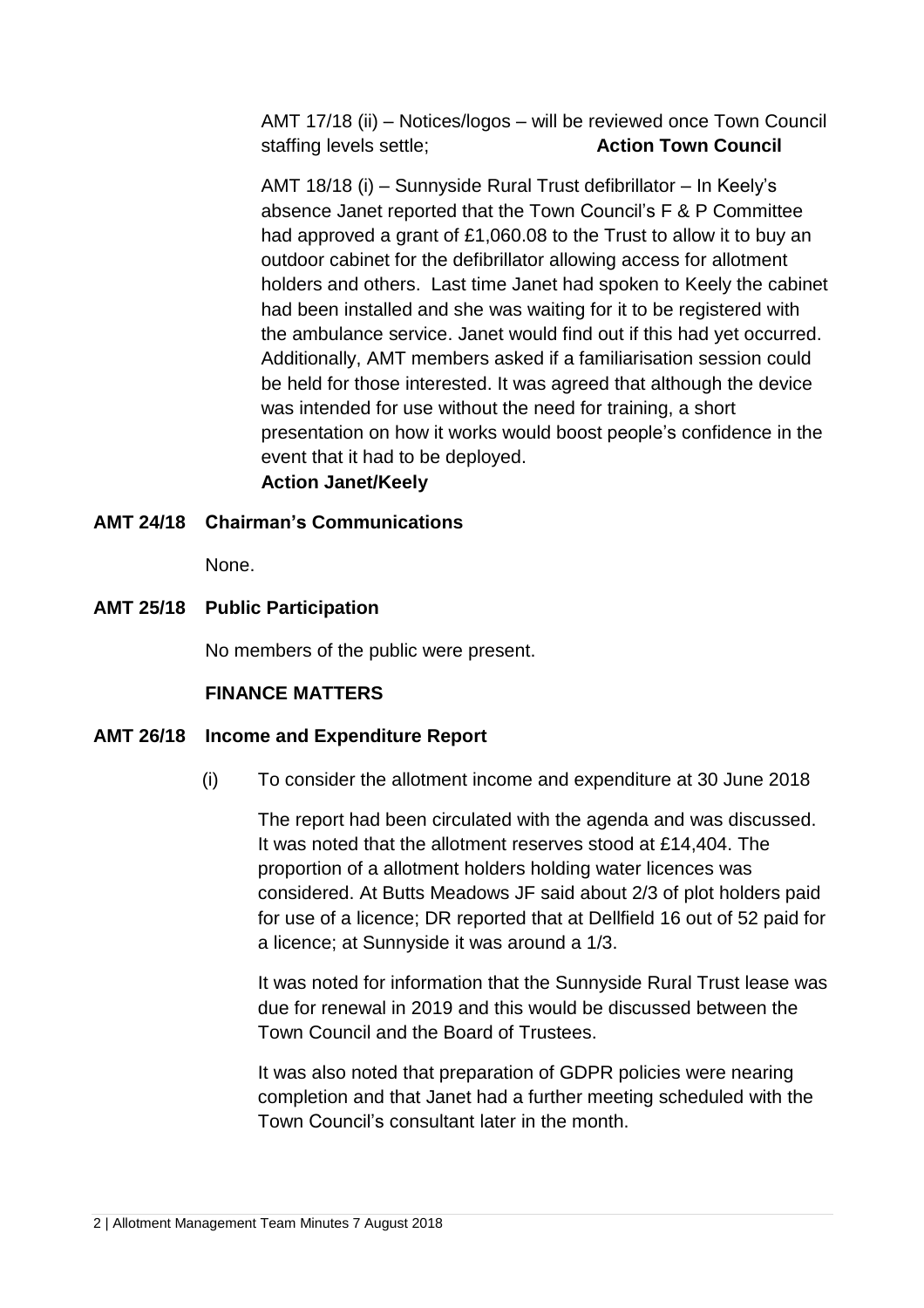## **ALLOTMENT MATTERS**

Colony system papers were circulated at the meeting

- **AMT 27/18** To consider, as appropriate, allotment and plot inspection reports and other current matters at:
	- (i) Dellfield

DR gave an update and had already discussed a further water leak with the Town Warden caused by a faulty washer and that this would be attended to soon. She was pleased to note that the warning notices about problem dogs and their walkers had been put up. She would be e-mailing some holders of untidy plots but if there was no response she would ask for first warning letters to be sent. In conclusion she reported that currently there were 5 people on the waiting list and four vacancies.

(ii) Sunnyside Old and Sunnyside New.

JE reminded the group that the Sunnyside open day would be on Sunday 12 August 2018. He advised there were some water related niggles in that the ball cocks were prone to failure. JS asked for the details of the plumber that the Town Council was using at present and JM undertook to pass these to her. **Action Town Clerk** Water consumption was higher than normal at Sunnyside which he said was to be expected given the recent weather. Some further warning letters had recently been sent out by CJ and he reminded the Town Council that when notices were reviewed as mentioned above (AMT 28/18 (ii)) they should include a logo and name and also be laminated. In conclusion, JB undertook to have a look at a possible issue with netting at Grantham Mews entrance.

#### **Action Town Warden**

(iii) Butts Meadow

JF reported that he had 6 people on the waiting list and no vacancies at present although one plot holder may terminate in September. The plot holder mentioned last time required a letter. He listed other plots where the plot holder should also receive a letter as appropriate. **Action Allotment Officer**

He had received no feedback from the researcher from the University of Hertfordshire who had installed hedgehog detector boxes at the site. Janet said she would give her a call and see what the findings had been. **Action Town Clerk**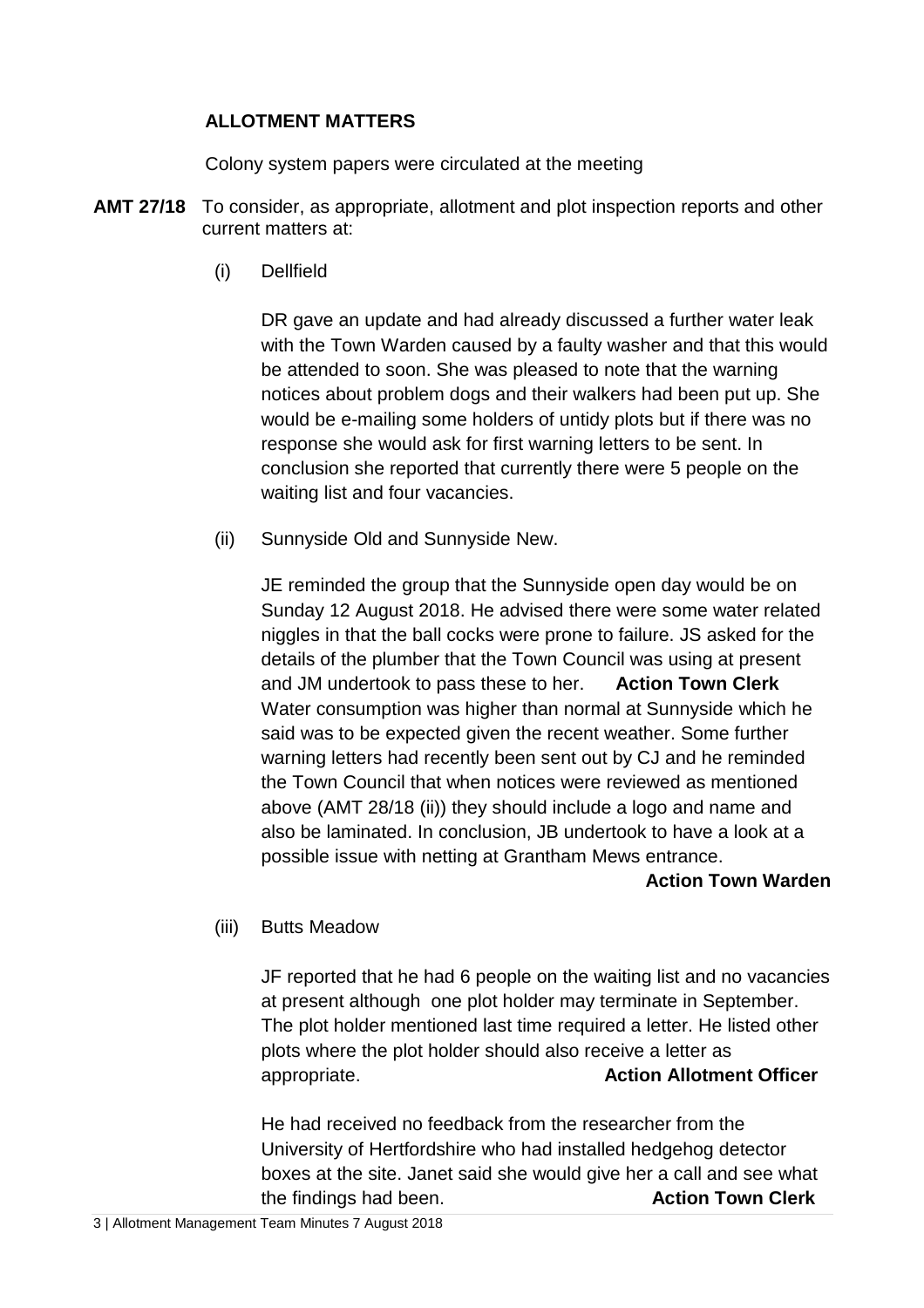(iv) To discuss recent allotment applications from Northchurch residents.

It was noted that the Town Council officers quite frequently receive enquiries from Northchurch residents about renting allotment plots in Berkhamsted. These are referred on to Northchurch Parish Council or appropriate authority if from other locations outside Berkhamsted. It was confirmed by all that this is the correct procedure to be followed. **Action all**

## **AMT 28/18 Sunnyside Rural Trust**

In Keely's absence all items to be referred to next meeting.

- (i) Verbal update on activities as appropriate
- (ii) Possible improvements to the SRT gate and fencing at Sunnyside New as discussed to restrict access as discussed on 19 February and deferred from the 24 April meeting.

## **AMT 29/18 Allotment Rental and Other Charges**

To consider current charges and to make a recommendation for discussion and decision at the Full Council as to whether there should be any increase this autumn.

Sunnyside reps were of the view that an increase was not merited in view of the current budget figures and level of reserves. The possibility of combining water and land rent into one charge was mooted by JF. There was a discussion as to whether those paying for a hose licence were subsidising others. It was noted that the vast majority of allotment authorities in the area (as per CJ's research last year) do not separate out the two charges but have a combined figure which saves on admin costs (such costs are not currently allocated against allotment expenditure). JS reminded members that the separate charges had been established in the early 2000s and said it would be interesting to research the rationale used at that time. The possibility of combining the two charges in a figure that represented a reduced water charge and an increased land rent proportion of the total was also put forward by DR. JF thought such options might lead to a modest overall increase. It was noted that Sunnyside reps were not in favour.

In conclusion, it was **agreed** that more time was needed to research past changes, analyse historic water consumption figures and put forward future options for combining charges for discussion. **Action Allotment Officer**